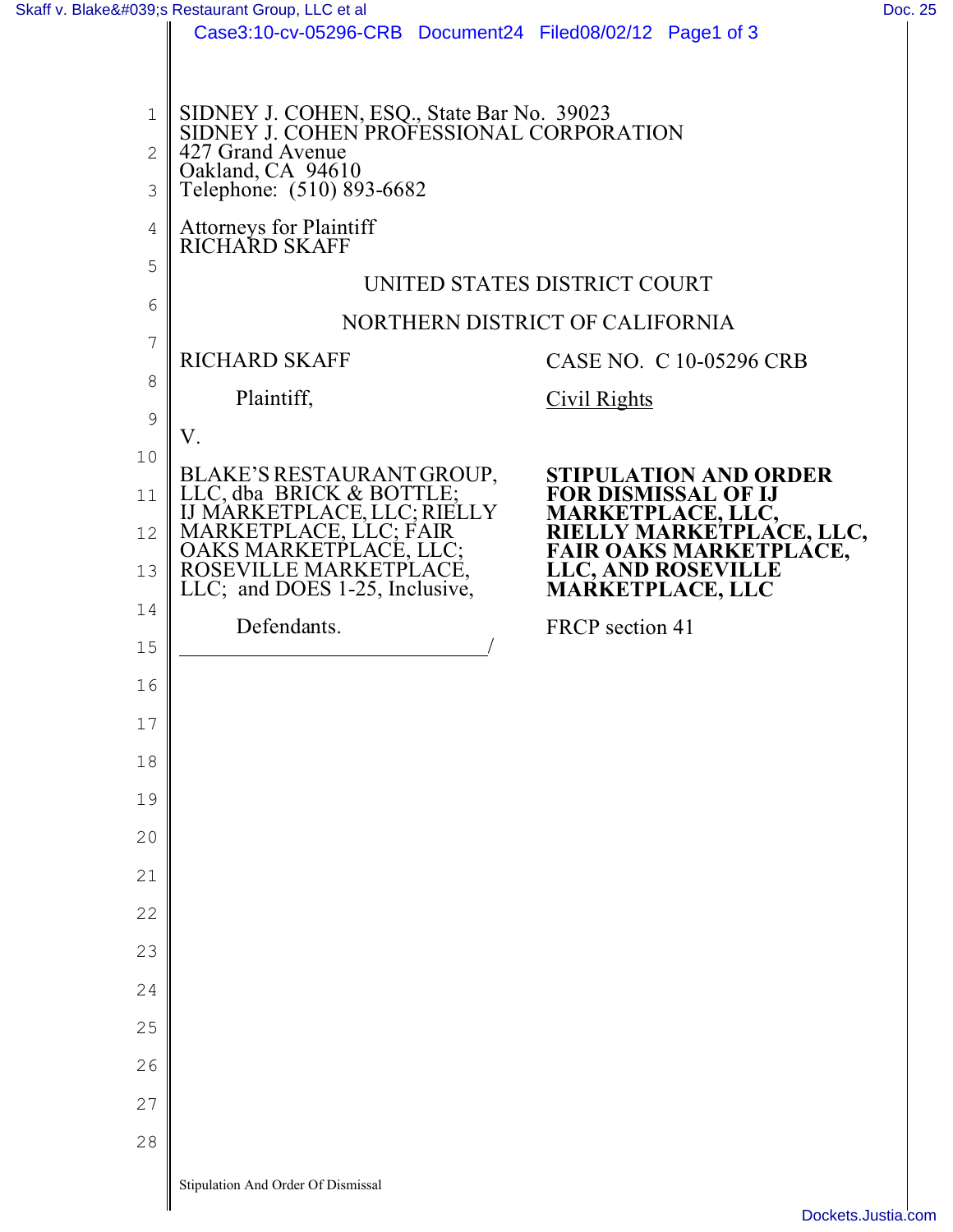| $1\,$          | Plaintiff Richard Skaff and defendants IJ Marketplace, LLC, Rielly                 |
|----------------|------------------------------------------------------------------------------------|
| $\overline{2}$ | Marketplace, LLC, Fair Oaks Marketplace, LLC, and Roseville Marketplace,           |
| 3              | LLC, by and through their attorneys of record, file this Stipulation of Dismissal  |
| 4              | pursuant to Federal Rule of Civil Procedure section 41.                            |
| 5              | Plaintiff filed this lawsuit on November 23, 2010.                                 |
| 6              | Plaintiff and defendants have entered into a "Release Of Claims And                |
| 7              | Settlement Agreement" which settles all aspects of the lawsuit against             |
| $\,8\,$        | defendants. A copy of the "Release Of Claims And Settlement Agreement" is          |
| $\mathcal{G}$  | incorporated by reference herein as if set forth in full. The "Release And         |
| 10             | Settlement Agreement" states in part that "The Court shall retain jurisdiction to  |
| 11             | enforce this Agreement". Plaintiff and defendants stipulate to the court           |
| 12             | retaining jurisdiction to enforce the "Release Of Claims And Settlement            |
| 13             | Agreement."                                                                        |
| 14             | Plaintiff moves to dismiss with prejudice the lawsuit against defendants.          |
| 15             | Defendants, who have answered the complaint, agree to the dismissal with           |
| 16             | prejudice.                                                                         |
| 17             | This case is not a class action, and no receiver has been appointed.               |
| 18             | This Stipulation and Order may be signed in counterparts, and facsimile or         |
| 19             | electronically transmitted signatures shall be as valid and as binding as original |
| 20             | signatures.                                                                        |
| 21             | Wherefore, plaintiff and defendants, by and through their attorneys of             |
| 22             | record, so stipulate.                                                              |
| 23             | Date: 8/2/12<br><b>SIDNEY J. COHEN</b><br>PROFESSIONAL CORPORATION                 |
| 24             | /s/ Sidney J. Cohen                                                                |
| 25             | Sidney J. Cohen                                                                    |
| 26             | <b>Attorney for Plaintiff</b><br>Richard Skaff                                     |
| 27             |                                                                                    |
| 28             |                                                                                    |
|                | $-1-$<br>Stipulation And Order Of Dismissal                                        |

I